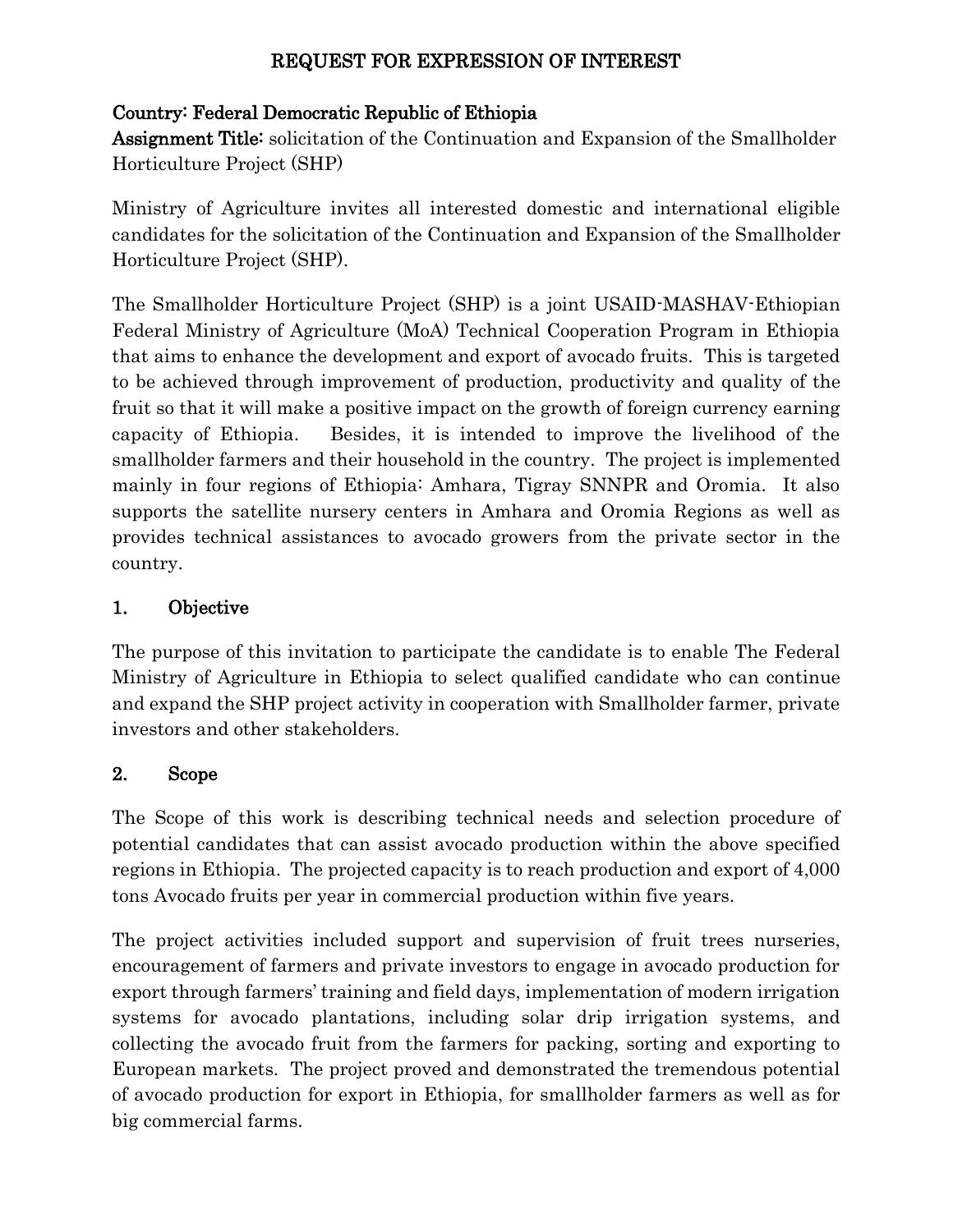# 3. Eligibility and qualification

The Ministry of Agriculture now invites eligible candidates to indicate their interest in providing the Services. Interested applicants should provide information demonstrating that they have the required qualifications and relevant experience to perform the Services. The short listing criteria are:

- i. applicant must possess the necessary professional and technical qualifications and competence, financial resources, equipment and other physical facilities;
- ii. Managerial capability and experience in relation to the scope in this ToR, reputation of the firm and the personnel to perform the contract;
- iii. applicant must have the legal capacity to enter into the contract;
- iv. applicant are not insolvent, in receivership, bankrupt or being wound up, their business activities have not been suspended, and they are not the subject of legal proceedings for any of the foregoing.
- v. Foreign applicant may collaborate with domestic investors in which case they shall submit consortium/partnership agreement.
- vi. The applicant is expected to examine the RFP, including all instructions, forms, contract terms and specifications. Failure to furnish all information required by the RFP, or submission of a bid not substantially responsive to the documents in every respect, will be at the bidder's risk and may result in the rejection of its bid

# 4. Technical Requirement

Eligible applicant should:

- a. Prepare the project strategy and a plan of action per each region (Amhara, Tigray, SNNPR and Oromia) separately, to reach a national commercial production of avocado fruit for export, i.e. 4,000 tons avocado export per year, within 5 years
- b. Assist and supervise the avocado seedling production to assure that the farmers get high quality seedlings and the right variety of avocado for export in fair price for farmers
- c. Encourage farmers to engage in avocado production for export, through farmers' training, experience sharing and fields days.
- d. Encourage and support farmers to Establish modern irrigation systems at the farmer's fields for avocado plantations that will assure high quality fruit production for export.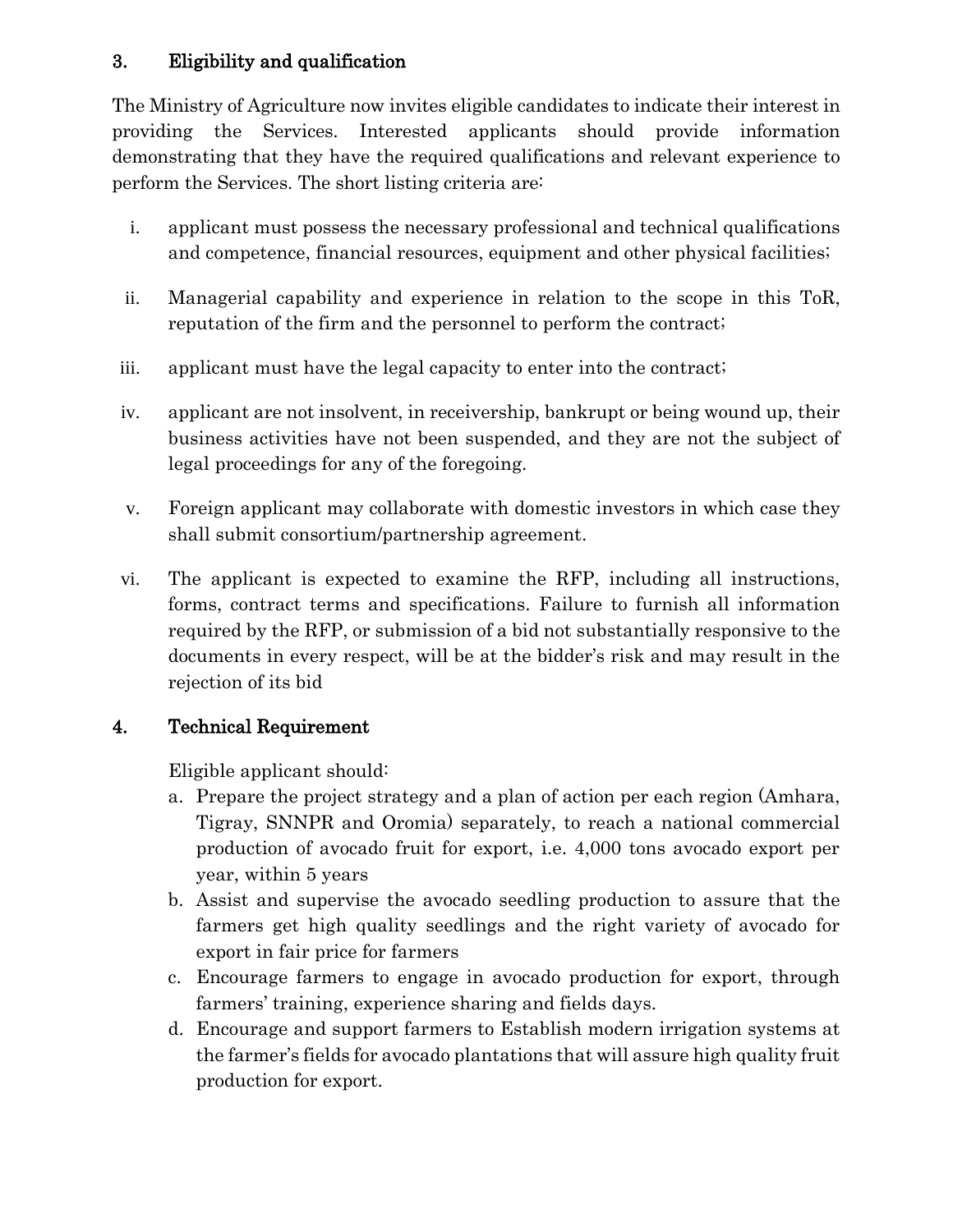- e. Organize the avocado export from the farmer's field to the market, including:
	- i. Setting up farmers cooperatives for working together in avocado production & marketing, and expand and strengthen the already existing ones
	- ii. Establishing post-harvest systems, including modern and certified packing house that will be able to export avocado fruit and possibly other fruits
	- iii. Creating logistic mechanisms for avocado export in cooling containers by land and sea transport
	- iv. Develop international markets for Ethiopian avocado fruit export in cooling containers by land and sea transport
- f. Develop a local market for non-exportable avocado fruit; create contacts with local relevant food industries for processing avocado fruit
- g. Submit periodical reports to MoA on its activity.

### 5. Support from Federal Ministry of Agriculture:

The Federal Ministry of Agriculture will:

- a. Provide assistance and support to raising a budget from donors and developing partners for the project activity according to the strategy and plan of action prepared by the eligible bidder and approved by MoA.
- b. Supervise and supervise project activity according to the project plan.
- c. Connect the applicant for support of the regional bureaus of agriculture to assure that he gets full support and cooperation for the avocado production
- d. Encourage the applicant to continue this project activity on a commercial basis beyond the project period of 5 years
- e. Intervene to assure positive progress if the applicant face unexpected obstacles
- f. Coordinate the project activity with other relevant Government offices

# 6. Examination, Evaluation and Award Criteria

- a. The project strategy and a plan of action to reach a commercial production of avocado fruit for export, i.e. 4,000 tons avocado export per year within 5 years, and the budget required for that
- b. Proven experience in agricultural development projects in Ethiopia
- c. Prior knowledge of modern irrigation systems
- d. Prior knowledge of avocado culture technics
- e. Prior knowledge of the avocado cold chain and market system